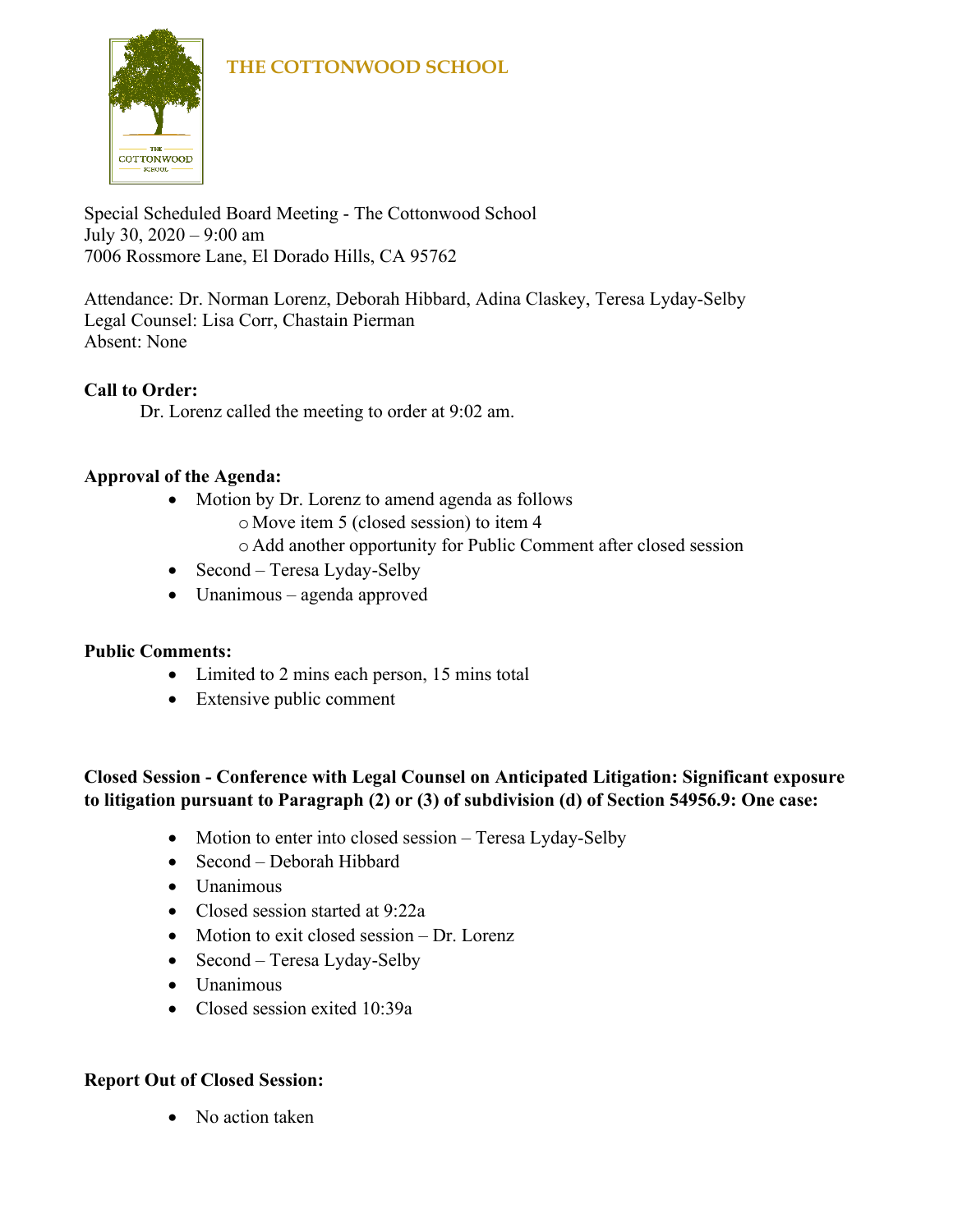**Discussion and Potential Action Regarding The Cottonwood Organizational Strategic Planning/ 12-month Cycle Development: Part 1 of a Multiple Part Series Through 20-21 School Year:**

- Purpose here is to develop a strategic plan, this development will occur in a series of planning meetings over the 20-21 school year.
- Assumptions see attached DRAFT Assumptions
- Lisa Corr went through the Draft Assumptions to provide foundation for future planning

#### **Announcement of Next Regularly Scheduled Board Meeting:**

- August 18,  $2020 6:00p$
- Clarification that next 2 meetings after that  $-9/15$ ,  $10/20$

#### **Adjournment**:

- Motion Dr. Lorenz
- Second Adina Claskey
- Meeting adjourned at 12:35 pm

Prepared by: Bryanna Brossman

Noted by:

Hylay-Soby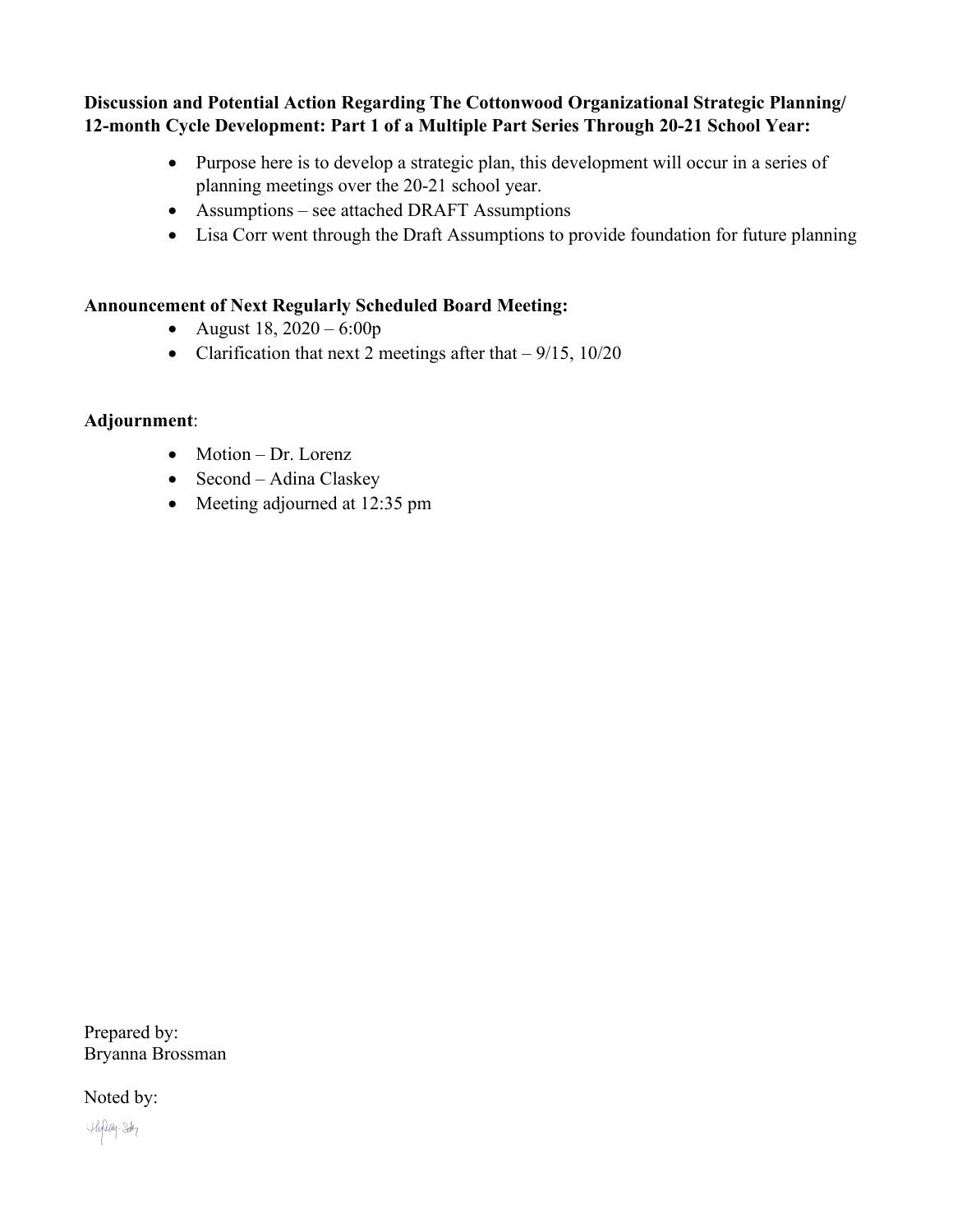Board Secretary